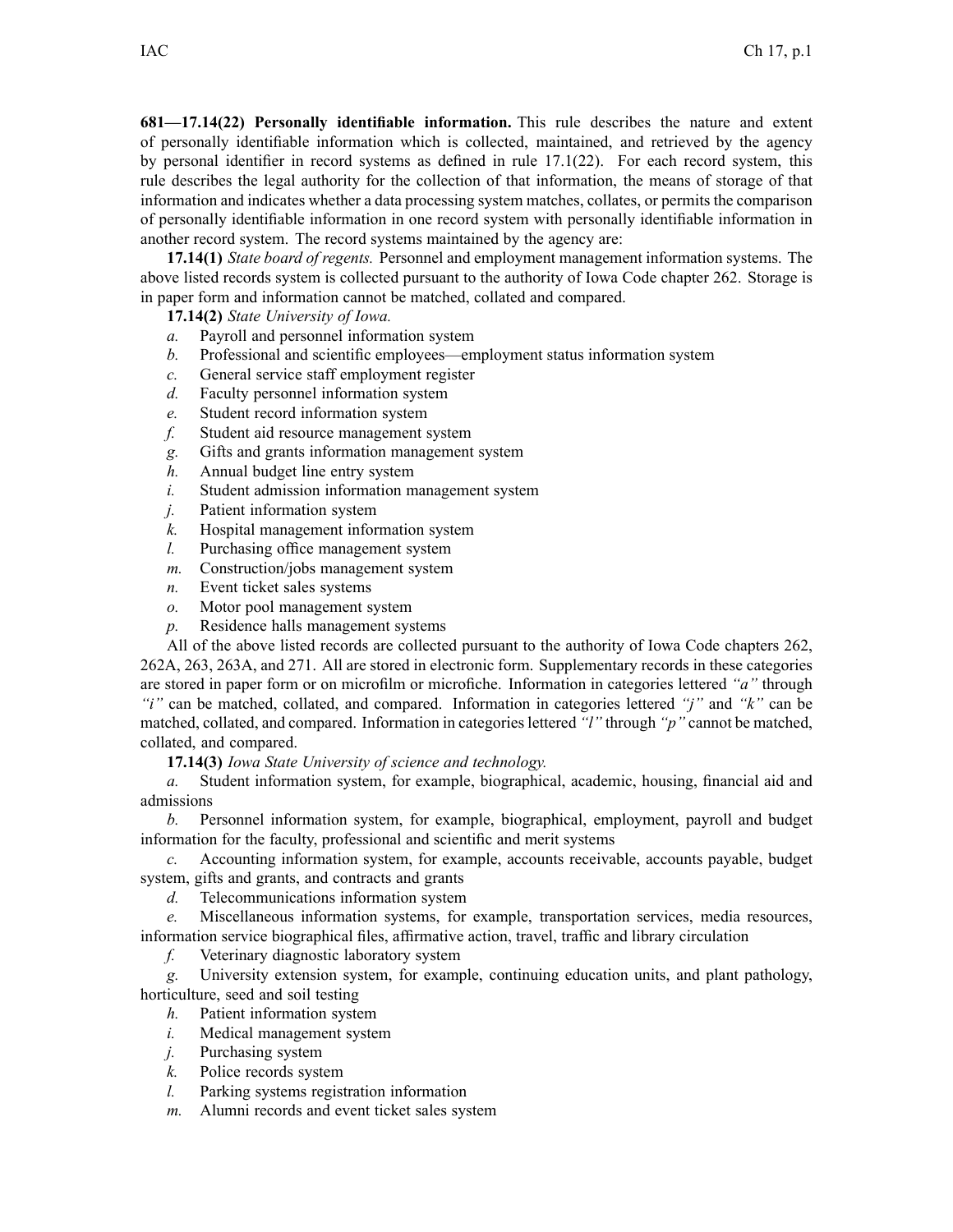- *n.* State board of regents registered bonds system
- *o.* Project/construction managemen<sup>t</sup> systems
- *p.* Facilities and maintenance information systems

All of the above listed records are collected pursuan<sup>t</sup> to the authority of Iowa Code chapters 262, 262A, and 266. All are stored in electronic form, excep<sup>t</sup> categories lettered *"f"* and *"h"* which are stored in hard copy form. Duplicate information or copies of the electronically stored information may be found in some cases on microfilm, microfiche or hard copy. Information in categories lettered *"a"* through *"e," "g," "j," "l,"* and *"m"* can be matched, collated, and compared. Information in categories *"f"* and *"h"* can be matched, collated, and compared only with accounts receivable (see category *"c"*). The remaining categories cannot be matched, collated, or compared.

**17.14(4)** *University of Northern Iowa.*

- *a.* Academic achievement center records systems
- *b.* Academic advising examination services/orientation information systems
- *c.* Academic computing center systems
- *d.* Accounts receivable/payable systems
- *e.* Admissions information systems
- *f.* Affirmative action records systems
- *g.* Alumni foundation/development systems
- *h.* Architect/planning/engineering records systems
- *i.* Athletic department records systems
- *j.* Budget managemen<sup>t</sup> records systems
- *k.* College of education/school of business advising center record systems
- *l.* Continuing education/correspondence/extension records systems
- *m.* Financial aid information systems
- *n.* Grants and contracts records systems
- *o.* Housing/dining systems
- *p.* Library/archives records systems
- *q.* Personnel/budget/payroll information systems
- *r.* Physical plant systems
- *s.* Purchasing/inventory systems
- *t.* School of business division of external services records systems
- *u.* Student information systems (student records)
- *v.* Student union/student activities records systems
- \**w.* Academic affairs information systems #
- \**x.* Ancillary services records systems
- \**y.* Counseling/health/pharmacy systems
- \**z.* Deans/department heads/faculty advisors record systems
- \**aa.* Handicapped services systems #
- \**ab.* Institutional officials records systems #
- \**ac.* Institutional research records systems including social/behavioral research center
- \**ad.* Operations record systems
- \**ae.* Placement/career center/cooperative education systems
- \**af.* Price laboratory management/records systems #
- \**ag.* Public safety records systems
- \**ah.* Small business assistance center (hazardous waste) record systems
- \**ai.* Special events record systems
- \**aj.* Speech/hearing/reading clinics records systems #
- \**ak.* Student field experience systems #
- \**al.* United faculty records systems #
- \**am.* UNISA records systems #

All of the above listed records systems are collected pursuan<sup>t</sup> to the authority of Iowa Code chapters

262, 262A, 265 and 268. Means of storage include electronic unless otherwise noted. Moreover, some